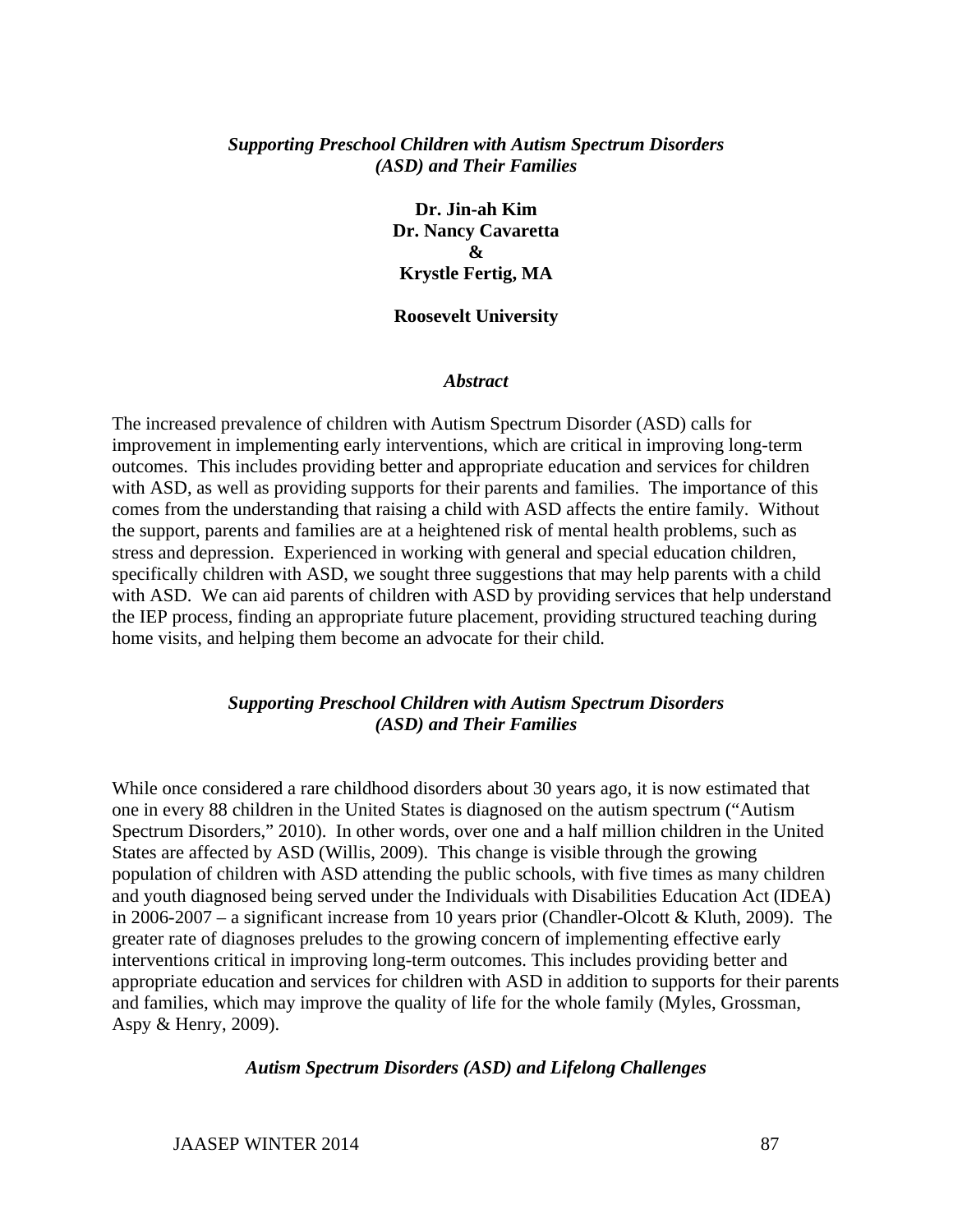Autism Spectrum Disorders (ASD) is the umbrella term for all neurodevelopmental disorders such as the Pervasive Developmental Disorders of Autism, Asperger's Syndrome, and Rett's Syndrome and Pervasive Developmental Disorders-Not Otherwise Specified (PDD-NOS) (Chandler-Olcott & Kluth, 2009; Myles et al., 2009; Roberts, Keane, & Clark, 2008). The severity and combination of any of these impairments vary. Almost all children with ASD will express multiple social and communication impairments; restrictive interests and repetitive behaviors are the most variable across children ("Autism Spectrum Disorders," 2010). Repetitive behaviors include "flapping one or both hands, pulling or tapping the ears, rocking back and forth or from side to side, sniffing the air, or sucking on the upper lip" (Willis, p. 3, 2009).

Additionally, even high-functioning individuals with ASD still face significant lifelong challenges (Newschaffer, Fallin, & Lee, 2002). Lifelong challenges include: (a) a lack of socialemotional reciprocity, a limitation in imitative and/or imaginative play, failure to seek shared enjoyment, and/or poor use of nonverbal communication; (b) a delay in language development, difficulties initiating or keeping conversation, and/or a usage of stereotyped speech or delayed echolalia ("Autism Spectrum Disorders," 2010; Ingersoll & Lalonde, 2010; Papageorgiou & Kalyva, 2010; Roberts et al., 2008; Simpson, de Boer-Ott, & Myles, 2003); (c) difficulty in successfully following and mastering an unmodified school curriculum, and/or exhibiting irregular patterns of cognitive and educational strengths and difficulties, including splinter skills and discontinuous abilities ("Autism Spectrum Disorders; Roberts et al.; Simpson et al.); and (d) an unusual preoccupation or obsessive insistence on restricted and repetitive interests and behaviors, repetitive finger, hand, or whole body movements, and/or compulsive behaviors and rituals, including self-stimulating responses ("Autism Spectrum Disorders; Papageorgiou & Kalyva; Pituch, Green, Didden, Lang, O'Reilly, Lancioni, & Sigafoos, 2011; Roberts et al.; Simpson et al.).

# *Difficulties with Raising Children with ASD*

Parents and families raising children with ASD share their child's lifelong challenges in addition to their own, such as finding appropriate care. Several studies uncovered that dealing with such challenges places parents at a higher risk for mental health problems, such as stress and depression (Ingersoll & Hambrick, 2011; Mandell & Salzer, 2007; Meirsschaut, Roeyers, & Warreyn., 2010), more than parents of typically developing children or children with other types of developmental disorders (Papogeorgiou & Kalyva, 2010). An examination of mothers' perceptions of the impact of autism on the family and their personal lives found that mothers of children with ASD reported elevated stress levels and were at an increased risk for depression (Meirsschaut et al., 2010). More so, the study acknowledged that having a child with ASD does not only affect the parents, but that the well-being of the family in its entirety can be threatened, potentially leading to impairments in family functioning. Some of these perceived impairments are described as having to give up normal family activities and outings, a lack of spontaneity or flexibility in family life, a lack of outside or personal social activities, marital strain, and difficulties maintaining employment (Miersschaut et al.).

Ingersoll and Hambrick (2011) found that parents of children with ASD reported less social support, either not provided or perceived to not be available to them, thus adding to the increased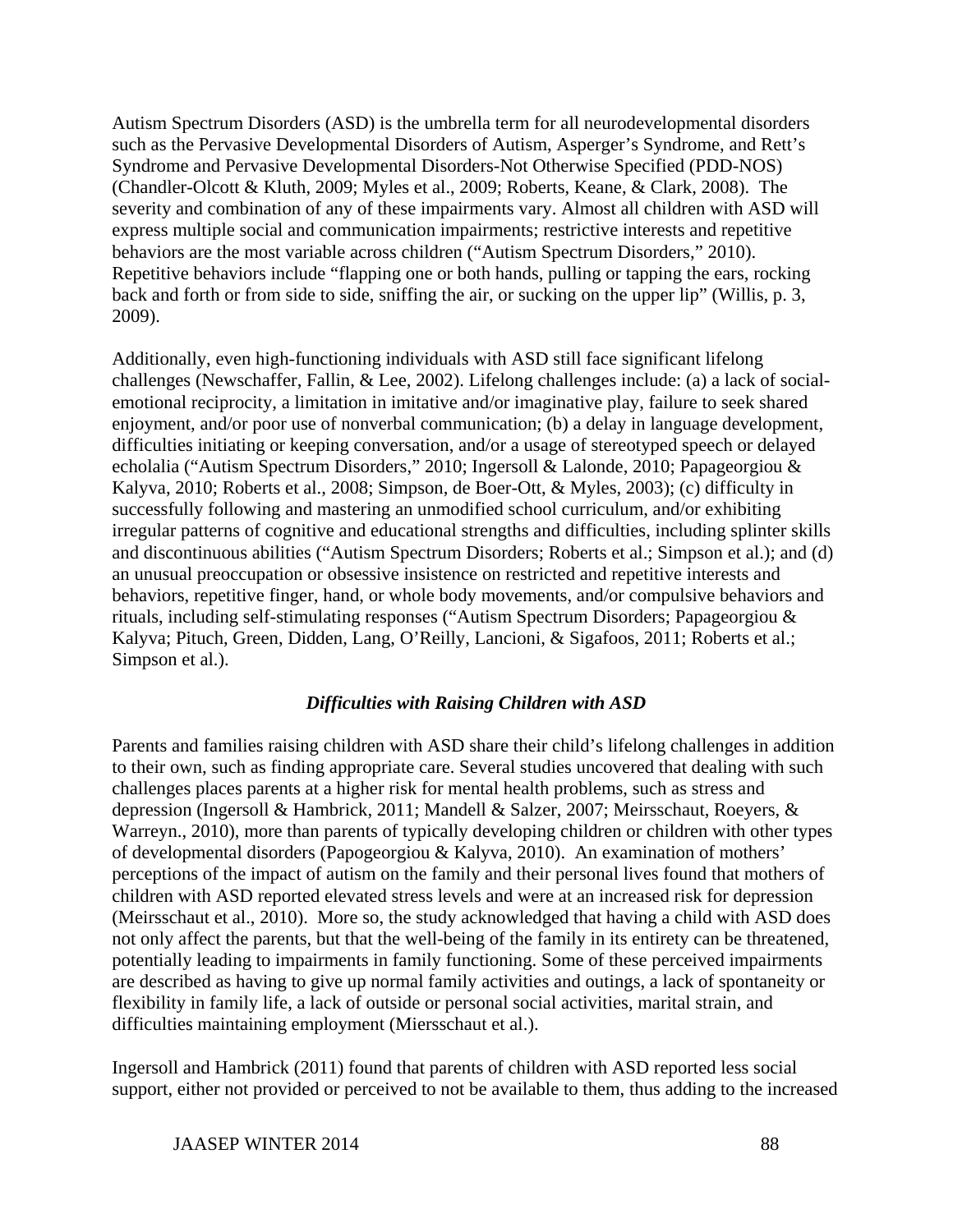risk of mental health problems. In agreement with the Meirsschaut et al. (2010) study, Ingersoll and Hambrick suggested that it would be wise to screen parents for mental health problems and make appropriate referrals so that the entire family may have a better quality of life. Papageorgiou and Kalyva (2010) considered that the stress that parents experienced from raising a child with ASD was affected by the resources available to them. Parents who received adequate social support had a greater chance of adapting to the challenges brought about when raising a child with ASD and those who participated in support groups experienced less childrelated stress. Implications of these findings would help decrease parents' mental health risks. By knowing parents' needs and concerns for their child, we can strengthen resources and intervention by empowering parents with the necessary tools and support. Once diagnostic assessments are made, families of children with ASD can seek out professional assistance to help them discuss early intervention as well as educational and social services systems ("Autism Spectrum Disorders," 2010).

# *Strategies for Supporting Families with a Preschool Child with ASD*

As educators working directly with typical children and children with ASD, the following section suggests possible supports based on our experiences, conversations, and interactions with parents (families) raising preschoolers with ASD.

# **Educate Parents on the Individualized Education Program (IEP) Process**

In order to help parents of children on the autism spectrum, teachers can help parents understand the components of the IEP process. For most parents who are experiencing an initial eligibility conference, the IEP process can be frightening. It is often unintentionally intimidating for parents to meet an interdisciplinary group of professionals who come to the table to discuss atypical developmental aspects of their child. Often parents of children with ASD understand the comprehensive process of assessment and diagnosis that precedes the IEP. However, the IEP process that addresses needs, subsequent placement, and delivery of services may be difficult for parents to grasp with a possible misunderstanding of the actual components included in the document.

We found that there exists a lack of understanding of the following specific IEP components:

- A) How and/or why goals are developed
- B) How the location and type of placement is determined
- C) The roles of providers and how services are delivered
- D) If and/or how their child gains access to the general curriculum
- E) How to read the service grid and timesheet that indicates the amount of services provided in minutes per week
- F) How the paraprofessional staff provides support
- G) How accommodations and modifications are provided when their child joins the general education classroom for large group instruction

Many parents have expressed that they want to be able to act as advocates for their child in order to ensure that the services they agreed upon are properly delivered. In many cases, parents are put off by the formalized nature of the IEP document. By providing a parent education program,

JAASEP WINTER 2014 89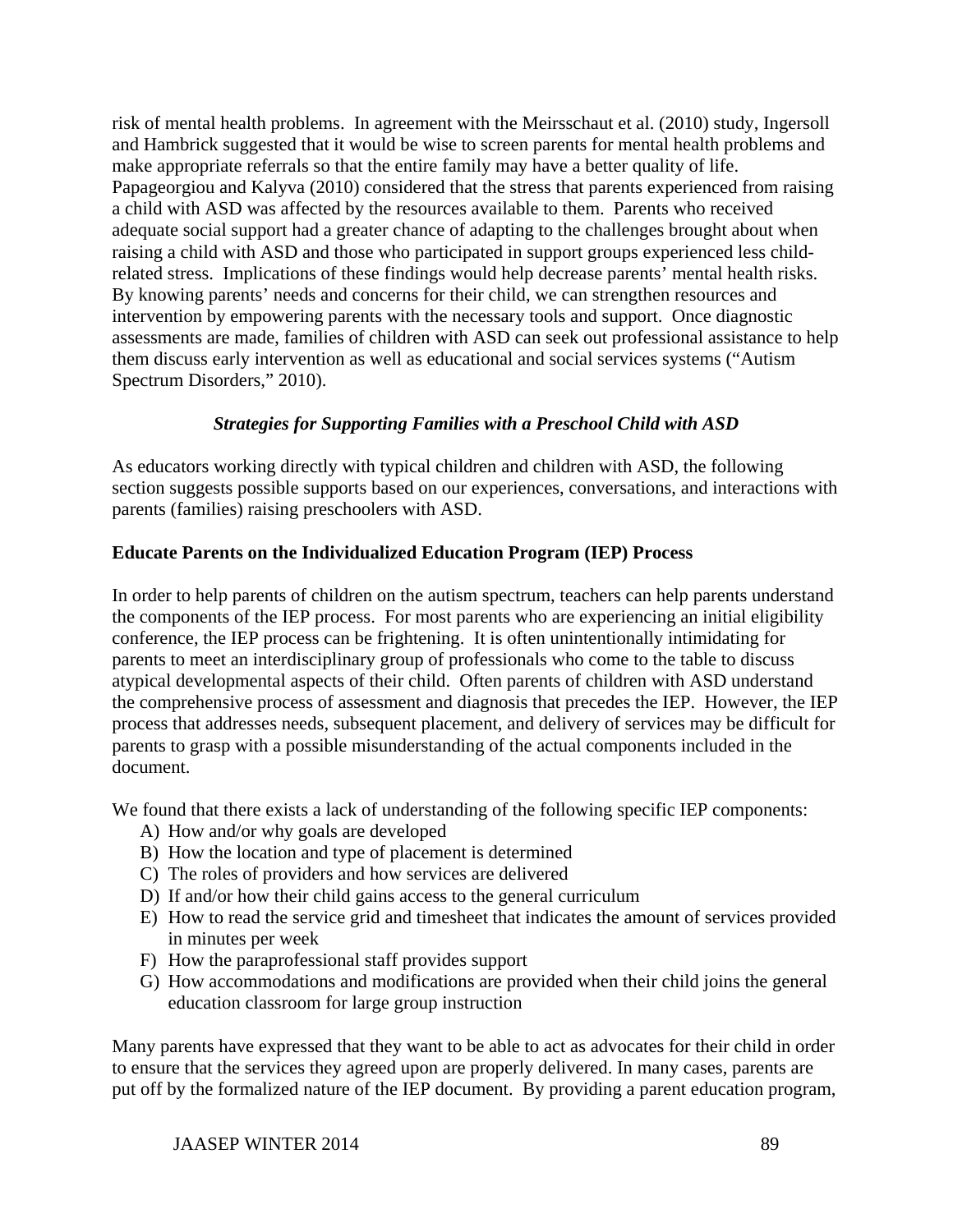teachers can help address the aforementioned parental concerns. For example, mini seminars may be held to rigorously explain the IEP process as well as provide a thorough factual understanding of each section of the IEP document. This service affords parents the opportunity to monitor their child's services in an informed manner, enabling them to act as a working team partner with their child's service providers. Parents' desires to function as advocates for their child becomes a powerful reality when they are well-educated on the process in formulating the IEP, provided with detailed knowledge of the discrete components of the IEP, and granted a voice through accessible IEP language and terminology.

The original documentation of the IEP process under IDEA-97 calls for parents to be members of the IEP team, a statement that assumes equal access and participation in the process. Until parents are given the tools needed to function as an equal member, true and honest access to the process is not clearly granted. Hence, teachers can guide parents to becoming an equal member and true advocate for their child, by taking on the very important role of informing and helping parents understand the components and process of IEP.

# **Finding an Appropriate Future Placement**

As autism awareness continues to grow in the United States, many children are being diagnosed within the birth to three age range. A young child with ASD and his/her family goes through several steps to receive help.

- A) An Individual Family Service Plan (IFSP) is developed by the assessment team and services are determined by meeting the individual needs and parental goals for the child.
- B) Children will receive Early Intervention services from a variety of services providers, such as speech and language pathologists, occupational therapists, applied behavior analysis (ABA) therapists, and developmental therapists. Many of these services take place in the context of the child's home in which therapists can assess the natural, physical home environment and work side-by-side with parents to demonstrate interventions. This close relationship between parents and providers working together in the home context changes when the child turns three years of age and ages out of early intervention.
- C) The next phase the IEP phase ushers in a formal multidisciplinary evaluation done by the family's local school district where a subsequent placement is made and where services are delivered in the context of a public school.

Depending on the level of severity, or more commonly referred to as the level of need, the child's placement will fall either within a blended program (inclusion in regular preschool and kindergarten with relevant special education supports), or in a self-contained or instructional classroom. The goal in every special education placement is to seize opportunities for children to be included in the Least Restrictive Environment (LRE) with same-age peers without disabilities as their developmental readiness across all domains allows.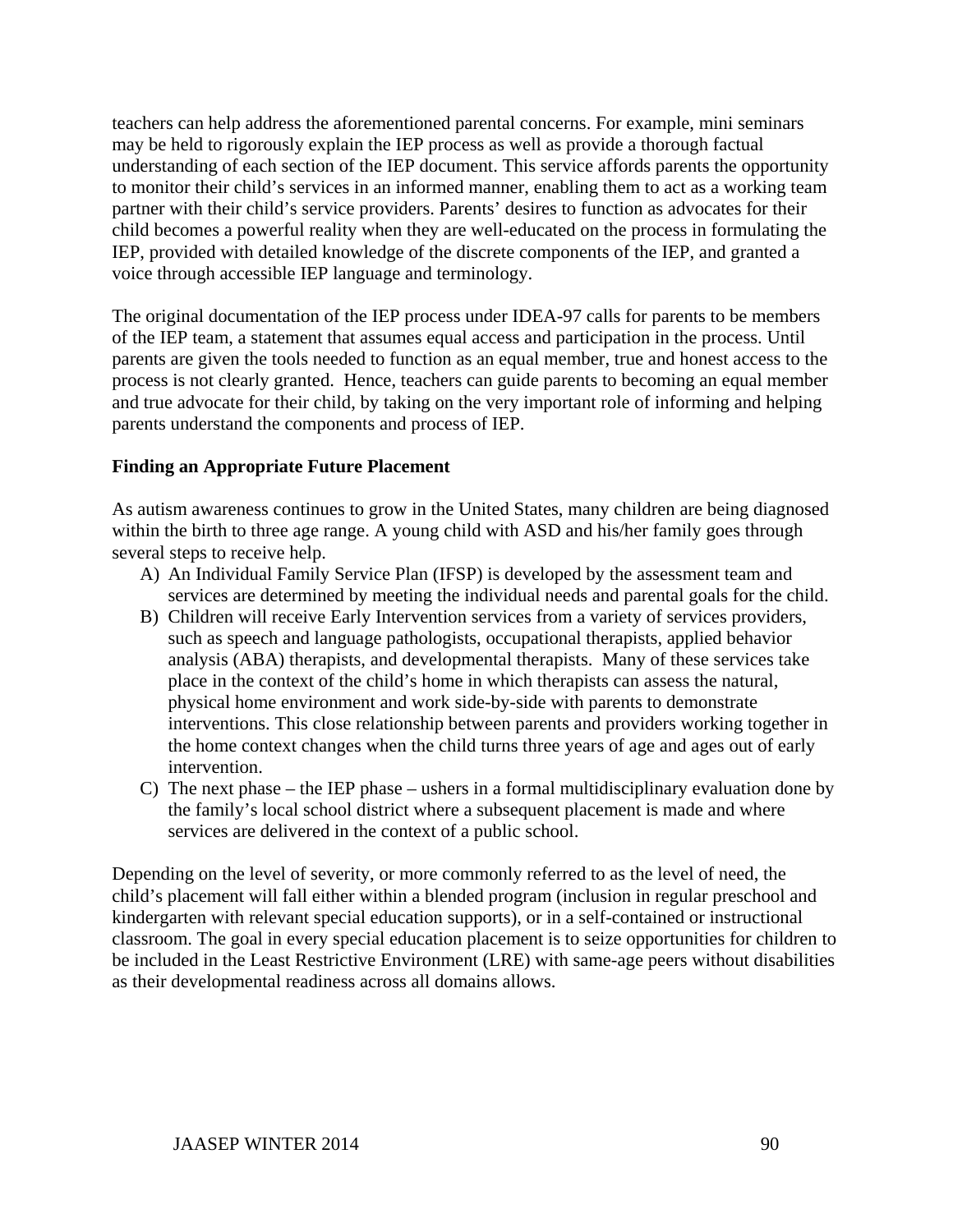## *Structured Teaching, Home Visits, and Advocacy*

## **Structured Teaching**

Once a child with ASD is placed in a subsequent placement, the implementation of *structured teaching* can be used. As Willis (2009) confirmed, children with ASD are taught best in a structured environment with a predictable routine. Teachers may adapt the structured teaching intervention method developed by the University of North Carolina Division TEACCH (Treatment and Education of Autistic and related Communication Handicapped Children). Included in its approach to teaching children with ASD, the system outlines how to organize the environment, develop appropriate activities, and help explain student expectations (Stokes, 2001). Structured teaching has a clear delineation of physical space not found in a regular education classroom. Walls or partitions mark specific areas for work, play, one-on-one instruction, group activities, and gross motor/sensory activity. Willis stated, "Many children with autism respond better to real pictures than to line drawings" (p. 4). Accordingly, the classroom environment is loaded with visual communication boards and devices in an effort to support and expand communication, in turn fostering social interactions and reducing frustrations. Visual schedules are also used by the children to provide a visual representation that supports a predictable routine and as a result reduces the anxiety of what is coming next.

## **Home Environment and Visits**

Parents need to be invited into the setting for an instructional "tour" of their child's new environment with the targeted purpose of learning. Teachers can encourage parents how to incorporate and transfer structured teaching methods into the home environment so that their child with ASD understand what is coming next even at home through visits from the school. Teachers can discuss the effectiveness of home models of structured teaching that parents can implement and design the environment for their child.

## **Advocacy**

Some children with ASD who are placed in self-contained settings may become ready to move into less restrictive environments and are able to join general education for portions of the day. The targeted area where the child may join general education should be based upon a clear strength. This is a decision that can be discussed with all team members and most strongly discussed with the parent. It is particularly important for the parent to grasp an accurate level of expectation for the child's performance in general education.

In addition, it is crucial to the inclusion process to engage in ongoing conversations between teachers and parents. Regular and ongoing communication between the parties concerning the child's strengths and progress will help answer the many possible questions parents may have:

- A) What are the areas of inclusion?
- B) How many minutes of inclusion per week will take place?
- C) What type of placement will their child receive when he/she ages out of the early childhood instructional program?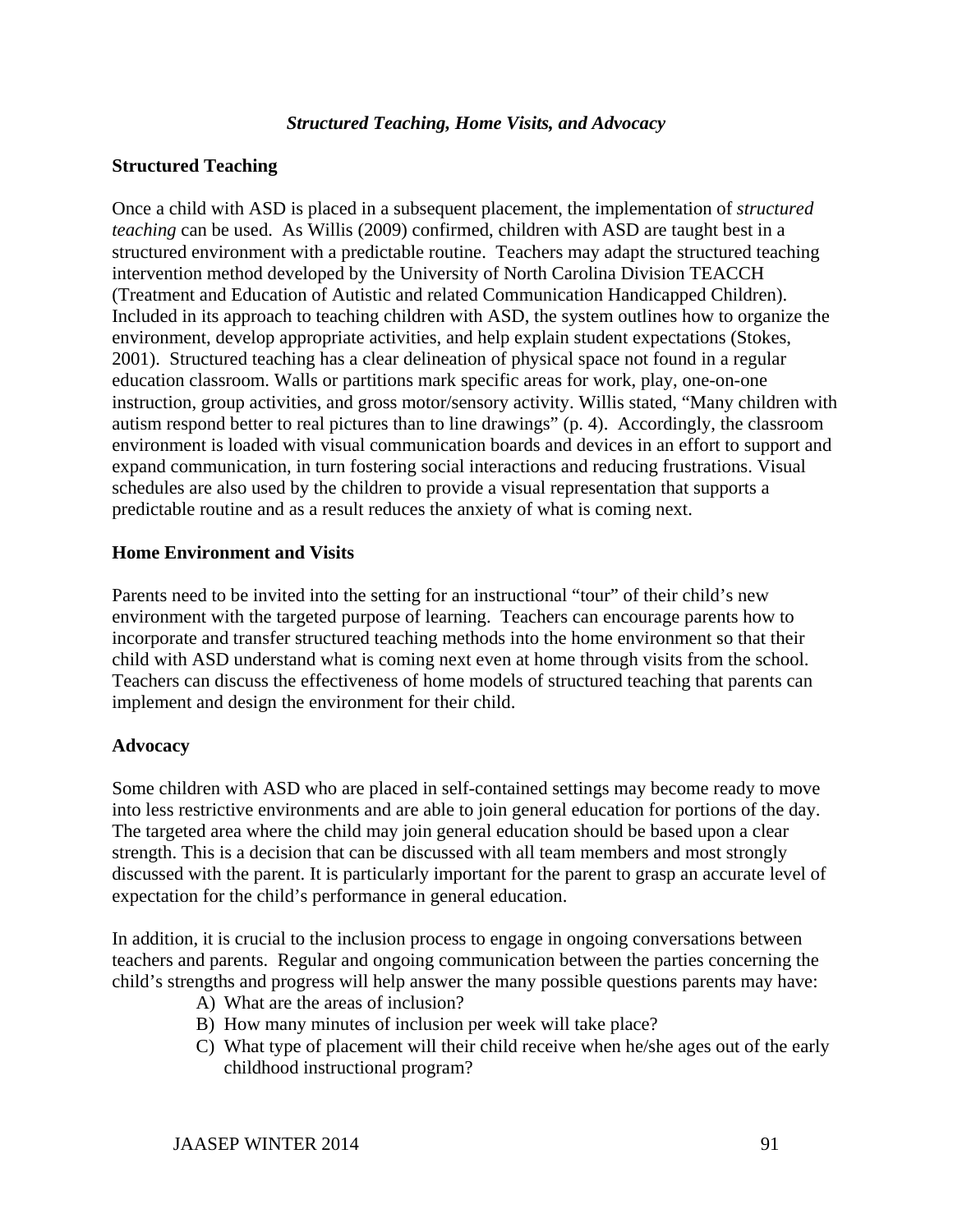Teachers in early childhood classrooms should educate parents of the type of setting that will be most beneficial for their child when their child needs to move up to a different program or a school. This means informing and communicating with the parents if their child will be better served in a self-contained setting so that parents can visit prospective placements to monitor the necessary supports. Likewise, teachers need to let parents know if their child will be betterserved in a blended or inclusive setting so that parents understand how the accommodations and modifications stated in their child's IEP should be translated into the inclusive setting in order to provide the necessary supports. Teachers and parents need to collaborate in utilizing this information as advocates for their child's future placement.

### *Concluding Thoughts*

In spite of significant findings on ASD and its growing prevalence of concern, the amount of available related research remains in its infancy. As we continue to find supports for children with ASD, it is also important to address concerns about the child's family. Raising a child with ASD is a challenging feat that has been known to put a strain on parents' capabilities in parenting, placing them at a higher risk for mental health problems, such as stress and depression. Therefore, we may seek to find what these parents' needs are in terms of caring for their child and what specific supports they request or are available to them, and recognize that their parenting of a child with ASD impacts whole family dynamics. All children can learn no matter what abilities they have. We can aid parents of children with ASD by providing services that help understand the IEP process, finding an appropriate future placement, providing structured teaching during home visits, and helping them become advocates for their child.

#### *References*

- Autism spectrum disorders: Diagnosis, prevalence, and services for children and families. (2010). *Social Policy Report, 24* (2), 3-21.
- Chandler-Olcott, K., & Kluth, P. (2009). Why everyone benefits from including students with autism in literacy classrooms. *The Reading Teacher, 62* (7), 548-557.
- Ingersoll, B., & Hambrick, D. Z. (2011). The relationship between the broader autism phenotype, child severity, and stress and depression in parents of children with autism spectrum disorders. *Research in Autism Spectrum Disorders, 5* (1), 337-344.
- Ingersoll, B., & Lalonde, K. (2010). The impact of object and gesture imitation training on language use in children with autism spectrum disorder. *Journal of Speech, Language, and Hearing Research, 53*, 1040-1051.
- Mandell, D. S., & Salzer, M. S. (2007). Who joins support groups among parents of children with autism? *Autism, 11* (2), 111-122.
- Meirsschaut, M., Roeyers, H., & Warreyn, P. (2010). Parenting in families with a child with autism spectrum disorder and a typically developing child: Mothers' experiences and cognitions. *Research in Autism Spectrum Disorders, 4* (4), 661-669.
- Myles, B. S., Grossman, B. G., Aspy, R., & Henry, S. A. (2009). Planning a comprehensive program for young children with autism spectrum disorders. *International Journal of Early Childhood Special Education, 1* (2), 164-180.
- Newschaffer, C. J., Fallin, D., & Lee, N. L. (2002). Heritable and nonheritable risk factors for

JAASEP WINTER 2014 92